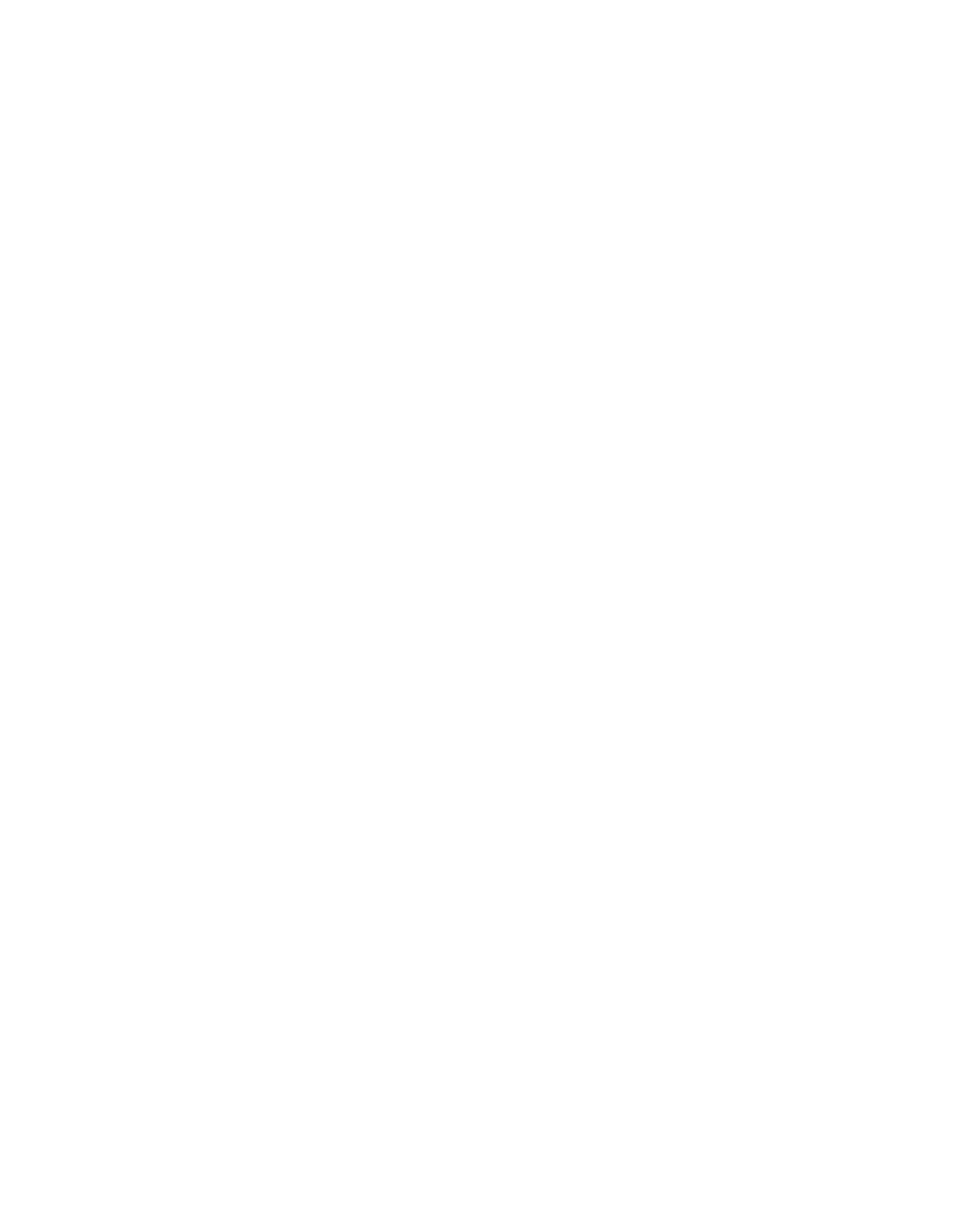## THE LAST DAYS OF CLEMENTINA WALKINSHAW.

Clementina Walkinshaw, Prince Charlie's mistress, on her flight from him, received from the Emperor Francis I. the title of Comtesse d'Albestroff,<sup>1</sup> and on the adoption of her daughter, Charlotte Stuart, by her father, who created her Duchess of Albany, retired first to Paris and then to Switzerland, where, on her daughter's death, she lived on a pension paid in accordance with her daughter's will by the Cardinal York. The Coutts' MSS., edited in *The Life of Thomas Coutts, Banker,* by Mr. E. Hartley Coleridge, cast some new light upon her latter days and also on the character of the Cardinal.

The Comtesse d'Albestroff lived 'chez La Veuve Friond, pres de St. Nicholas, at Fribourg in Switzerland' in 1793, and Thomas Coutts the Banker, in London, kept up a friendly correspondence with her. He was in Scottish fashion, through his relations the Stuarts of Allanbank, the Setons of. Touch, the Walkinshaw Crawfords of Crawfordland, her 'cousin,' and he felt all the obligations of kinship. 'The unhappy affairs in France' rendered her position and circumstances 'very cruel and distressing,' and Mr. Coutts wrote 1st April,  $1794$ <sup>2</sup> telling her that he had used his influence with Monsignor Erskine, 'lately appointed auditor of his Holiness the Pope,' to help her 'in regard to the Cardinal,' no doubt concerning the pension which Cardinal York was charged to pay her, and which was already in arrears. On 10th August, 1795,<sup>3</sup> he sent her twenty-five guineas (the first of many remittances), and wrote: 'It made Mrs. Coutts and my daughters very happy to hear you was in good health, tho' we were much mortify'd with the behaviour of the Prince Cardinal, who's High Birth & misfortunes should make him feel more for others.'

On the 4th August, 1796, Mr. Coutts wrote a letter to William Wickham, Esq., to recommend the Comtesse. 'She is,' he wrote, 'born of a very respectable family in Scotland and I am confident will always be found in every respect deserving of your protection.' He kept her supplied with money and news about his family from time to time. In January, 1799, she was, in spite of the war terrors, still at Fribourg, and we find him writing: 'May Heaven give you the comfort which this vile world denies.' On 26th December of that year, dating from Bath,<sup>4</sup> he sent her twenty-five guineas with this news: 'I have had the pleasure to hear that His Majesty with His usual goodness has extended His bounty to the Cardinal Duke and that Lord Minto, Minister at Vienna, has been ordered to pay him £2000 & to assure him He will receive the same sum half-yearly that is four thousand pounds a year. Surely He cannot refuse a small degree of Humanity towards you—when he is receiving it so liberally himself, from our most amiable and best of Kings.

On the 15th July, 1800, <sup>5</sup> he was forced to write, however, sending the usual sum: 'I have always been in hope to hear that the Cardinal on receiving from our most amiable Sovereign a very liberal allowance of Four Thousand pounds per annum, had ordered your Pension to be regularly paid—and even that He might have ordered me to pay it to your order out of the sum he receives from this Country.

I think you should write him a letter stating that you know the.generous allowance made to him from England and implore his justice and generosity to make you an allowance out of it, adding that 'tho' you are almost forgotten in England, yet still you have some friends left there, to whom you may represent the hardship of your situation. That you hope He will prevent the necessity of your doing so by writing to *Mr. Coutts Banquier de la Cour a Londres* to pay your

 $\overline{a}$ 

<sup>1</sup> Ruvigny's *Jacobite Peerage,* p. 190a.

<sup>2</sup> *Life of Thomas* Coutts*,* vol. ii. pp. 33-54.

<sup>3</sup> *Ibid.* pp. 67, 69.

<sup>4</sup> *Ibid.* p. 109.

<sup>5</sup> *Ibid.* pp. 113-4.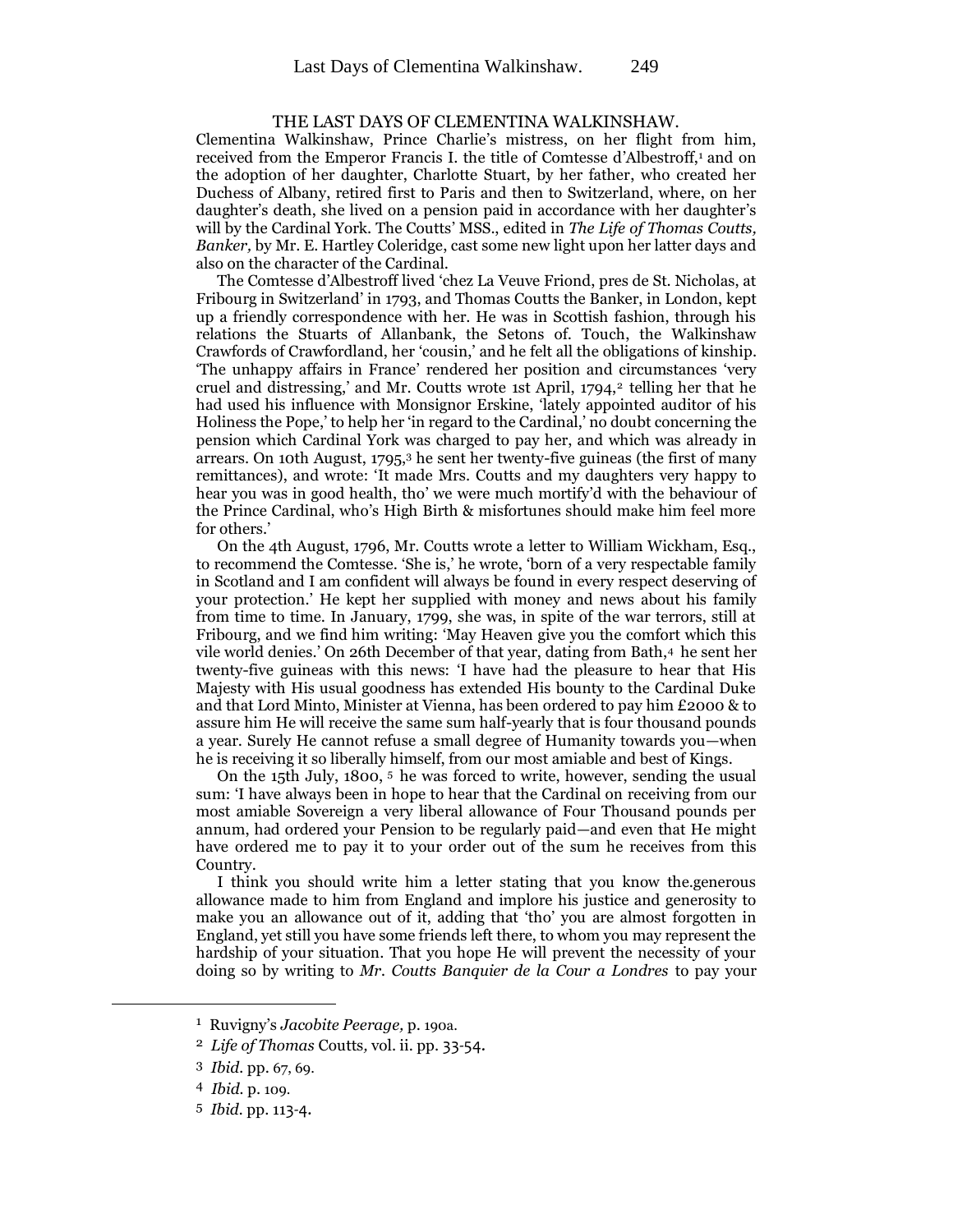small annuity out of the allowance made to His Eminence—as it must make His Eminence appear in a bad light to refuse such a triffle to the Mother of the Duchess of Albany, especially as he inherited all her effects & was charged with the support of her Mother, who is now distressed and languishing among strangers in a foreign land.'

The Comtesse wrote later to say that she had heard that the Cardinal had refused 'The Bounty of England,' but Mr. Coutts corrected this on 1st January,  $1802<sup>1</sup>$  you may be assured you have been misinformed & that His Eminence has received it regularly—at two payments in the year, each of them two thousand pounds. He is always sollicitous to have it, and I believe his agent Mr. Sloane at Rome sometimes has advanc'd the money by anticipation.

I receive it here and am now assured of receiving £2000 in a few days. The period of payment being the 5th of this month. He might surely out of such a sum pay your pittance 1500 livres—which you inform me he offers, he reduces to 500 livres, even that triffle perhaps does not pay punctually.

His conduct is shameful and cruel.'

Had it not been for Mr. Coutts' remittances, which amounted at least to £50 a year, the poor Comtesse would have been in sad straits. On 16th November, 1802, he wrote again, sending her her money, and ended his letter<sup>2</sup> with the criticism: 'The Cardinal Duke must have outliv'd all sense of shame.' Clementina Walkinshaw died in the same month and year. She died aged and poor, but bequeathed to her kind benefactor, Thomas Coutts, a small gold box 'comme petit gage de ses bontés pour moi.'

Among the Coutts' papers there is, in addition, a curious note<sup>3</sup> of 'Money generously sent by Thomas Coutts Esq. to my poor Grand Mother, the Countess of Albestroff,' amounting from 1795 to 16th November, 1802, in all to 250 guineas. The note ends '£262 10 shs. which amount my strongest desire is to repay. I have however every reason to believe that more money has been paid to my grand-mother, and I hope, one day to come to be able to know and settle the whole. R.'

Who this grandchild could be might be a mystery were it not for a letter from Thomas Coutts' daughter, Lady Bute, to her father, 19th September, 1815,<sup>4</sup> which gives her account of his origin. 'I am most happy you approve of my having refused to lend money to Le Baron Roehenstart: he is a gentlemanlike man, very like Madame D'Albestroff. It seems his mother, the Duchess D'Albany, married Mons. Roehenstart.'

The Duchess of Albany (through a marriage to a Prince of Sweden, Adolph, Duke of Eurhes, Gothland, brother of Gustaf III., was once talked about and who in consequence saw many Swedes) mentioned neither marriage nor child in her will, naming only her intimates, her household, and her uncle the Cardinal. The Cardinal she made her heir, but provided for her mother, to whom she desired an annual pension of fifteen thousand francs to be paid for her life, with the power of disposing at her death of fifty thousand francs in favour of her necessitous relations.<sup>5</sup> A Swede, Charles Edward Stuart Baron Rohenstart, who at the age of seventy-three was killed by a coach accident in Perthshire, 28th October, 1854, and buried in Dunkeld Cathedral, claimed, it is said, to be a grandson of Prince Charlie, and, as we have just seen, perhaps was so. It does not seem, however, that his mother ever acknowledged him or that his grandmother left any

 $\overline{a}$ 

<sup>1</sup> *Life of Thomas Coutts,* vol. ii. p. 130.

<sup>2</sup> *<sup>2</sup> Ibid.* p. 142.

<sup>3</sup> *Ibid.* p. 142-3.

<sup>4</sup> *Ibid.* p. 333.

<sup>5</sup> Will of the Duchess of Albany, *Miscellany, Scottish History Society,* vol. ii. pp. 433-456.